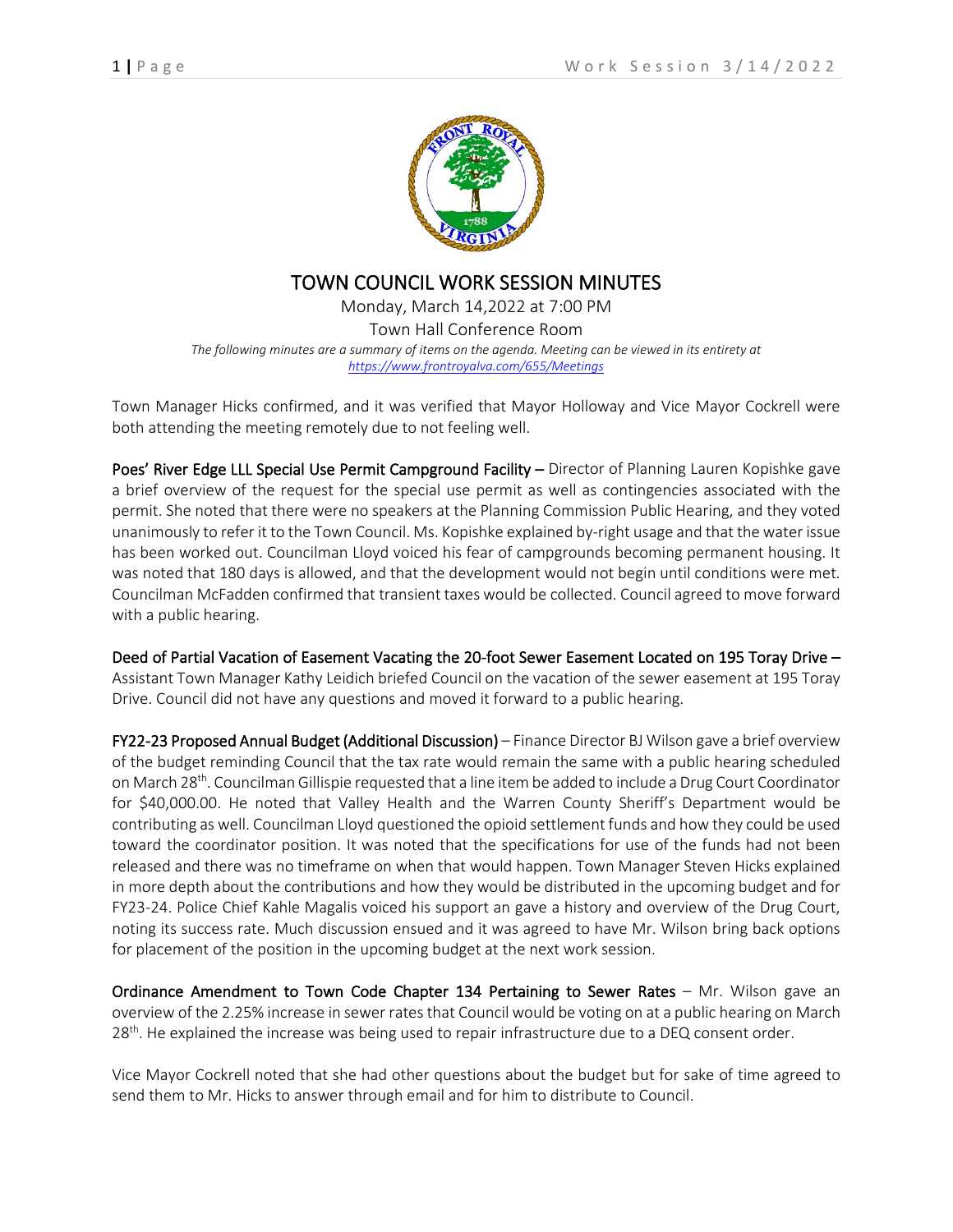Discover Front Royal FY23 Budget and Draft Joint Tourism Memorandum of Agreement (MOA) – Mr. Hicks advised that the MOA in front of Council tonight was received in his office at 4:45pm with the highlighted revisions. He continued to go over the revisions noting the difference between what was discussed at the most recent joint meeting with the County of Warren on March  $3<sup>rd</sup>$  and tonight. Councilwoman Morris voiced frustration on receiving a document so close to their meeting start time and suggested that going forward this did not happen again. She also voiced concern that the Board of Supervisors had not had a chance to view the MOA. Mrs. Cockrell suggested keeping the original wording of the MOA that was discussed at the joint meeting and Council agreed. Mr. Hicks will send back to Warren County with those sentiments.

Draft Resolution for Water and Sewer Services in the Route 340/522 Corridor for Commercial and Industrial Uses – Mrs. Cockrell confirmed that there would not be any additional costs. It was noted that any infrastructure will be done by the developer based off the study. Council agreed that the resolution would be placed on the March 28<sup>th</sup> agenda for formal approval.

Items Proposed Consent Agenda Items on March 28<sup>th</sup> Agenda: Mr. Hicks advised that the following items would be placed on the Consent Agenda for March 28<sup>th</sup> unless Council advised otherwise. Council had no questions on any item.

- -Award Contract for Curb and Gutter Installation
- -Duck Street Culvert Repair
- -FY22 Budget Amendment to Accept Law Enforcement Block Grant
- -Proclamation for Arbor Day
- -Resolution for Submission of VA Smart Scale Pre-Application for the Happy Creek Road Phase II Project

Edgemont Avenue Street Name Change to Banks Boulevard, Street, Avenue – Councilwoman Thompson passed out information regarding the street name change that included a map, Town Code Section and petition from residents who lived along the street(s) who were in favor of the change. She explained that the name change would include a portion of Edgemont Avenue and Scranton Avenue and per the petition would be re-named to George E. Banks Avenue. Town Attorney advised that per state code the street name change would require a public hearing to approve an ordinance that would be recorded at the courthouse. It was also noted that all those affected would need to have their addresses changed. Councilman Gillispie suggested another way to honor Mr. Banks would be to place street signs along Commerce Avenue that would state George E. Banks Memorial Highway. It was noted that this would require only the approval of a Resolution by Council and the signs could be constructed in-house. He also suggested the placement of a memorial plaque to be installed at the Town Commons Area. The Clerk of Council Tina Presley noted the next public hearing would be April 25<sup>th</sup> as the public hearing would not meet the advertising guidelines for March 28<sup>th</sup>. There was not a consensus of Council to advertise for a public hearing.

Proposed Comprehensive Plan – New Urbanism Presentation – Mr. Lloyd gave Council a presentation on New Urbanism and asked that Leon Krier be invited to a work session in May.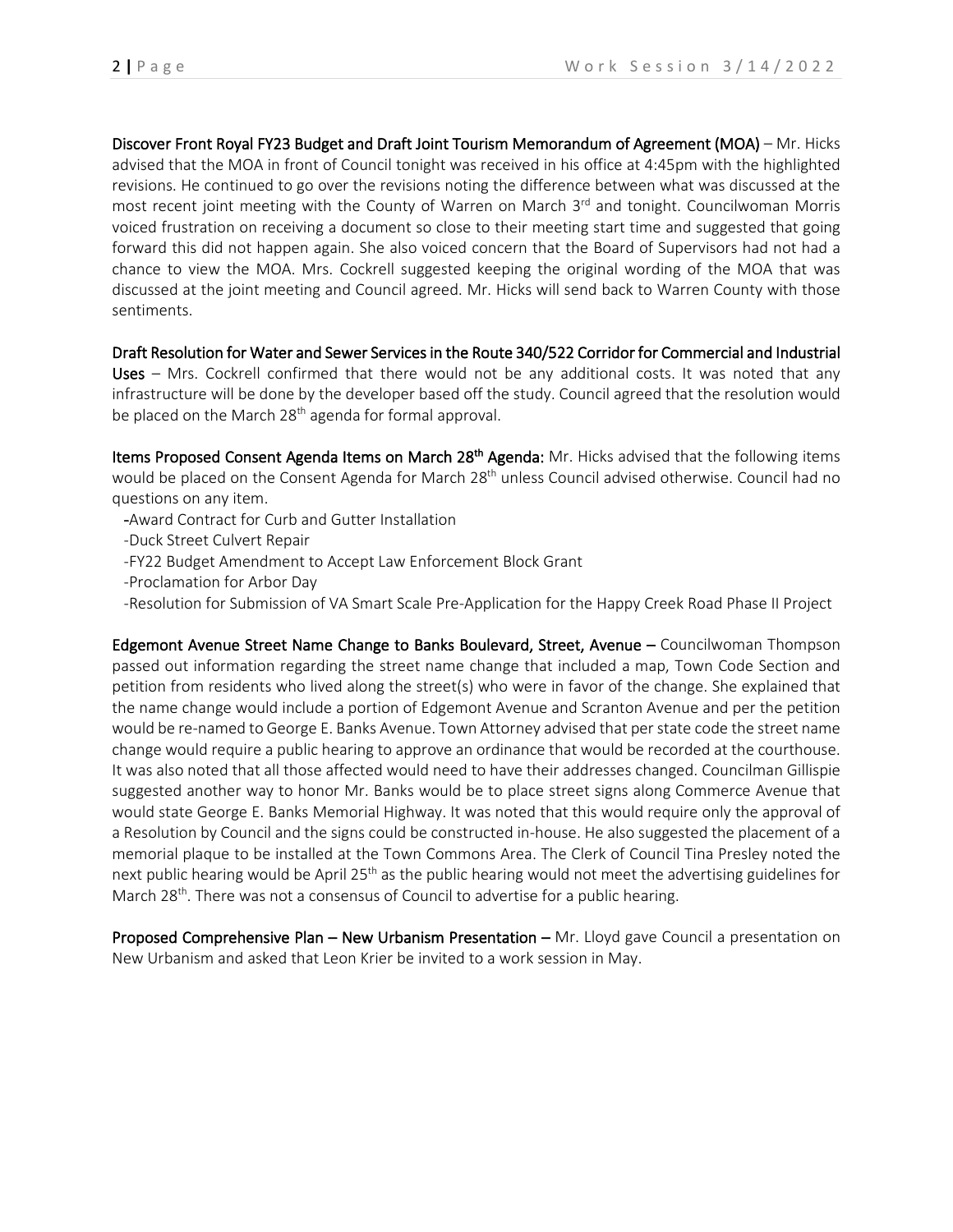## Closed Meeting

*Councilman McFadden moved, seconded by Councilman Gillispie that Town Council convene and go into Closed Meeting for the following 1) discussion, consideration, assignment, appointment, promotion, performance, demotion, salaries, discipling or resignation of specific public officers, appointees, or employees of any public body specific to the Town Manager's performance in his role as Interim Building Code Official, Town Attorney position. Board of Zoning Appeals Vacancy and Environmental Sustainability Advisory Committee (ESAC) Vacancy, pursuant to Virginia Code §2.2-3711. A.1 of the Code of Virginia; and 2)with respect to a commercial enterprise located in the Town's corporate limits which the Town furnishes public utilities: (a.) Discussion or consideration of the investment of public funds where competition or bargaining is involved, where, if made public initially, the financial interest of the governmental unit would be adversely affected, pursuant to Virginia Code Section 2.2-3711.A.6 of the Code of Virginia; and, (b.) discussion of the award of a public contract involving the expenditure of public funds, including interviews of bidders or offerors, and discussion of the terms or scope of such contract, where discussion in an open session would adversely affect the bargaining position or negotiating strategy of the public body, pursuant to Virginia Code §2.2-3711.A.29 of the Code of Virginia.*

Vote: Yes – Vice Mayor Cockrell (remote) and Councilmembers Gillispie, Lloyd, McFadden, Morris, and Thompson

| No – N/A     |                 |           |
|--------------|-----------------|-----------|
| Absent – N/A | Abstain $- N/A$ | ROLL CALL |

*Councilman McFadden moved, seconded by Councilman Gillispie that Council certify that to the best of each member's knowledge, as recognized by each Council member's affirmative vote, that only such public business matters lawfully exempted from Open Meeting requirements under the Virginia Freedom of Information Act as were identified in the motion by which the Closed Meeting was convened were heard, discussed or considered in the Closed Meeting by Council, and that the vote of each individual member of Council be taken by roll call and recorded and included in the minutes of the meeting of Town Council.* 

Vote: Yes – Vice Mayor Cockrell (remote) and Councilmembers Gillispie, Lloyd, McFadden, Morris, and Thompson

| No – N/A     |               |                  |
|--------------|---------------|------------------|
| Absent – N/A | Abstain – N/A | <b>ROLL CALL</b> |

Mayor Adjourned the Work Session and began their scheduled Special Meeting.

PRESENT: Mayor Holloway (remote-sick); Vice Mayor Cockrell(remote-sick), Councilmembers Gillispie, Lloyd, McFadden, Morris and Thompson, Town Manager Steven Hicks, Assistant Town Manager Kathy Leidich, Assistant Town Attorney George Sonnett, Finance Director BJ Wilson, Planning and Zoning Director Lauren Kopishke, Public Works Director Robbie Boyer and members of the public and press.

Approved by Town Council

Date: 3/28/22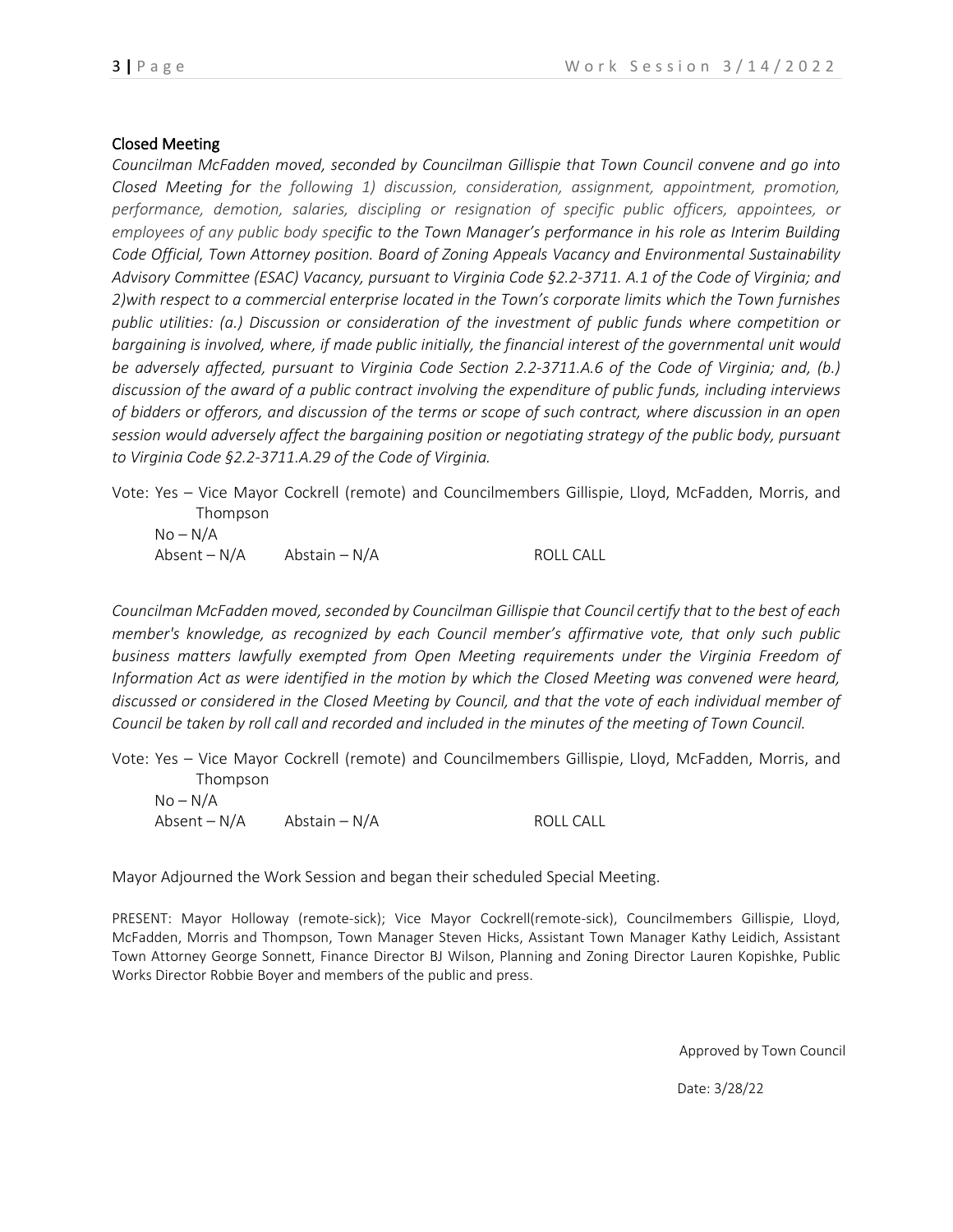

## TOWN COUNCIL SPECIAL MEETING MINUTES

Monday, March 14, 2022

immediately held after the work session in the Town Hall Conference Room *The following minutes are a summary of items on the agenda. Meeting can be viewed in entirety at <https://www.frontroyalva.com/655/Meetings>*

| ROLL CALL PRESENT: | Mayor Chris W. Holloway (via remote-sick)     |
|--------------------|-----------------------------------------------|
|                    | Vice Mayor Lori A. Cockrell (via remote-sick) |
|                    | Councilman Gary L. Gillispie                  |
|                    | Councilman E. Scott Lloyd                     |
|                    | Councilman Joseph E. McFadden                 |
|                    | Councilwoman Amber F. Morris                  |
|                    | Councilman Letasha T. Thompson                |
|                    |                                               |

APPOINTED STAFF PRESENT: Town Manager Steven W. Hicks Clerk of Council Tina L. Presley

APPOINTED STAFF ABSENT: James E. Cornwell, Jr., Interim Town Attorney

## Draft Memorandum of Agreement (MOA) of the Board of Supervisors and Town Council to Promote and Support Development in Front Royal, Virginia Regarding Building Code Enforcement

*Councilman McFadden moved, seconded by Councilman Gillispie that Council approve the Memorandum of Agreement (MOA) between the Board of Supervisors and Town Council to promote and support development in Front Royal, Virginia regarding building code enforcement with one revision to #5 of the MOA that the agreement would continue until January 1, 2027, or can be terminated following a sixty (60) day written notice from the Town to the County. I further move that Council rescind Resolutions June 1, 2021 "Establishment of the Building Codes and Environmental Division"; December 13, 2021 "Updated June 1, 2021, Resolution"; December 13, 2021 "Appointment of Acting Building Official" and December 13, 2021 "Building Permit Fees for Residential and Commercial" upon full execution of the MOA from the Town Council and the Board of Supervisors.*

Councilman McFadden reminded Council of the consensus between the Council and Board of Supervisors at their recently held joint meeting [March 3<sup>rd</sup>]. He explained that the agreement Council received today at 4:45pm from the Board of Supervisors had been revised and did not reflect the consensus.

Councilman Lloyd suggested that Council review the audio recording of the March 3<sup>rd</sup> meeting to clarify that a consensus was met which include five years or sixty days. The most current agreement states five years and then sixty days. He noted that Council has discussed a 50% subsidy of third-party inspections to go into effect April 1<sup>st</sup> if the Town were to continue with the Building Department.